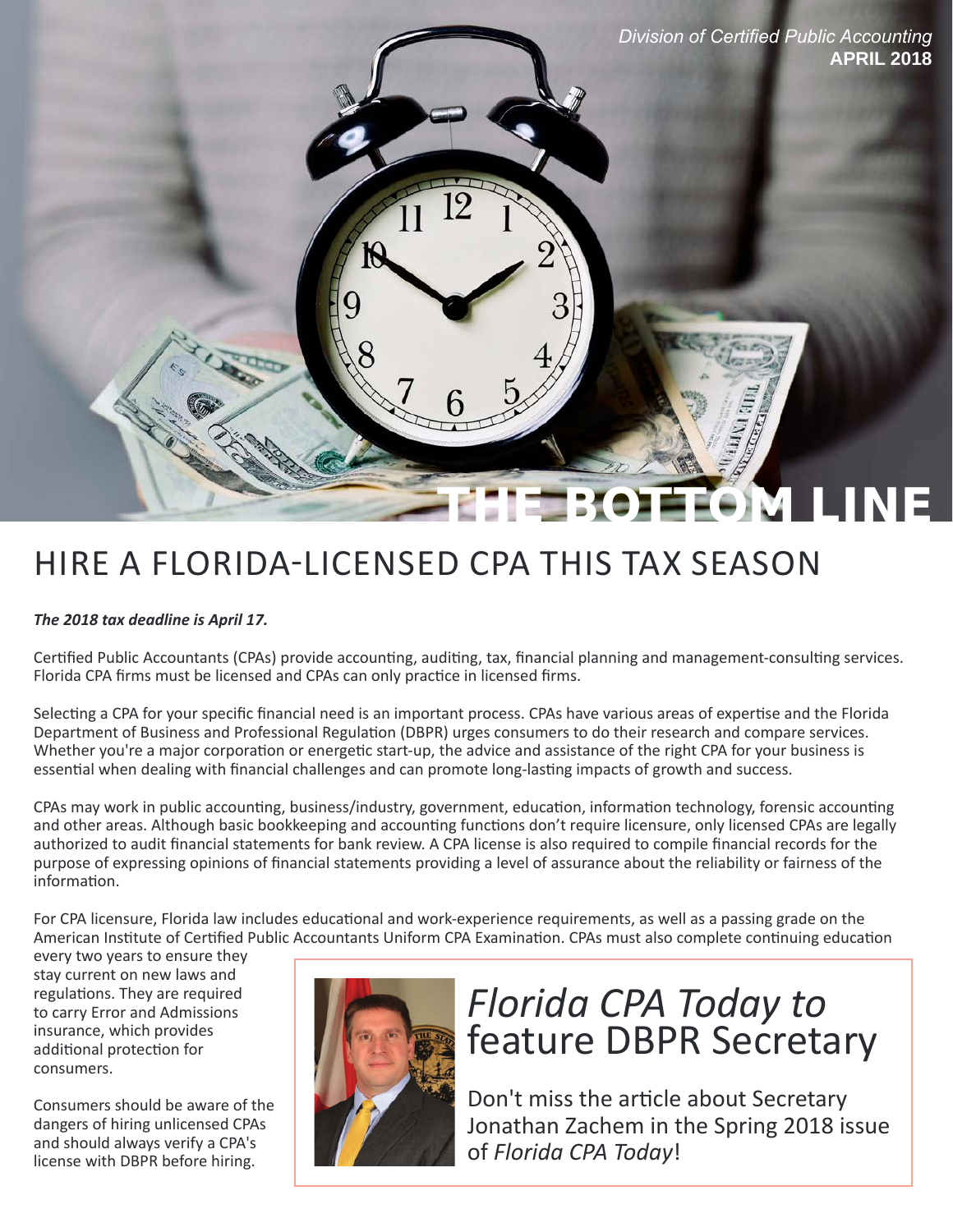### DIVISION REGULATES CPAs, SUPPORTS BOARD OF ACCOUNTANCY

DBPR's Division of Certified Public Accounting is responsible for regulating CPAs and accounting firms. The Division's mission is to promote consumer protection by ensuring CPAs and firms meet and adhere to the statutory requirements for licensure.

The Division processes applications to sit for the CPA exam, Florida licensure applications and licensure-byendorsement applications. The Division also handles reactivation of delinquent or inactive CPA licenses, temporary-permit applications, accountancy-firm licensure and continuing-education reporting forms.

The Division provides administrative support to the Florida Board of Accountancy. Board members are appointed by the Governor and subject to confirmation by the Senate.



#### Florida Board of Accountancy

The Florida Board of Accountancy consists of nine members, including seven CPAs and two consumer members. At least one Board member must be 60 or older.

Each member serves a four-year term. No member is appointed to serve more than two consecutive terms.

Six to 10 hours of pre-meeting preparation is required to review agendas, application information, disciplinary information and/or Florida Statutes and Florida Administrative Code.

The Board meets approximately 10 times a year, for a day and a half, at various locations statewide. Meetings are open to the public.

#### WHEN HIRING A CPA, FOLLOW THESE TIPS:

- Check the license status at [www.myfloridalicense.com](http://www.myfloridalicense.com/dbpr/) or call the DBPR Customer Contact Center at 850.487.1395.
- Make sure the license is current, and check for any **QUICK TIP**
- Interview the prospective CPA. Find out what type of accounting work they typically perform. Compare the requiring a state license. CPA's experience to your service needs.
- Ask about the CPA's office hours. Determine whether the to high professional standards. DBPR asks office is open all year. The same state of the set of the state of the state of the state of the state of the state of the state of the state of the state of the state of the state of the state of the state of the state of
- Before having any work done, make sure you receive an engagement letter detailing the work to be performed and the cost of the services.

complaints or disciplinary actions against the licensee.<br> **Unlicensed activity** occurs when<br>
an unlicensed individual performs

Florida law sets specific rules and guidelines<br>for professional licensure and holds licensees activity. For more information or to report unlicensed activity, visit<br>www.myfloridalicense.com.

To file a complaint against a licensed CPA, call 850.487.1395 or visi[t www.myfloridalicense.com.](http://www.myfloridalicense.com/dbpr/)

To report unlicensed activity, call 866.532.1440 or visit [www.myfloridalicense.com.](http://www.myfloridalicense.com/dbpr/)